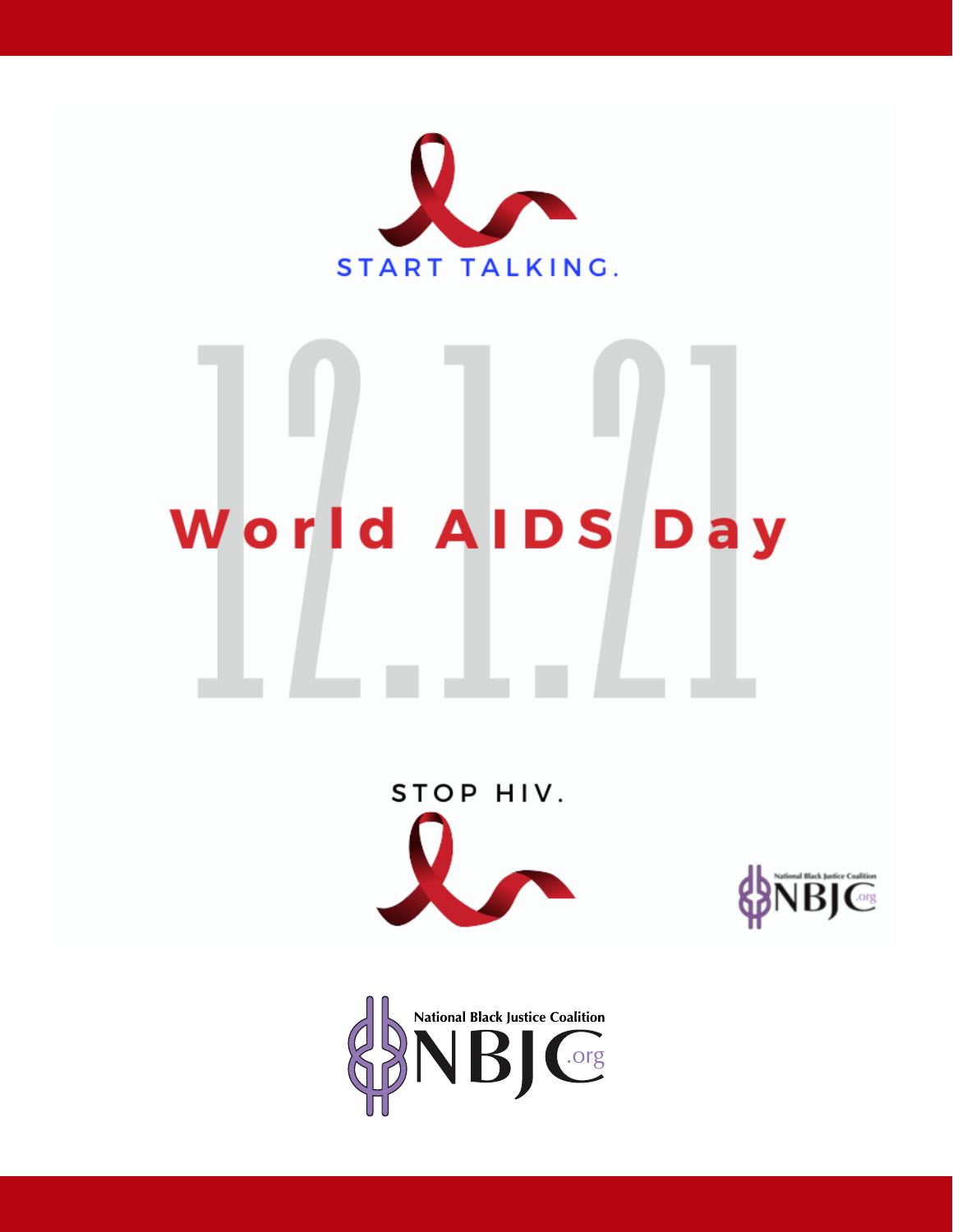

Greetings,

Since 1988, the world has observed World AIDS Day on December 1. The day is an opportunity to remember those who have passed away due to an AIDS-related illness, support people currently living with HIV, and unite in the fight to end HIV/AIDS once and for all.

Globally, an estimated 37.7 $\,$  million people were living with HIV at the end of 2020 - a fact that's been made possible by fierce activism that has led to ongoing scientific and social advances. Since the epidemic began in the early 1980s, more than 36.3 million<sup>2</sup> people have died from AIDS related illnesses. In the U.S., Black communities are disproportionately impacted by the HIV epidemic. Recent data shows that although Black people make up only 13% of the U.S. population, we make up 42% of new HIV diagnoses<sup>3</sup>. Black communities see a higher proportion of new HIV diagnoses and people living with HIV than any other racial or ethnic group. This includes people across all sexual and gender identities, though gay, bisexual, and same gender loving men are the most affected.

The inequality that Black people face is compounded within the LGBTQ+/SGL community, from discrimination around jobs to education, housing, and healthcare. The COVID-19 pandemic has exacerbated all of this, but together, we can unite in the fight against HIV. The National Black Justice Coalition (NBJC) wants to take the time on World AIDS Day to fight.

Whether you're a community leader, a healthcare practitioner, an activist, or an elected official, we invite everyone to advocate for accurate information sharing, affirming and accessible care, regular testing, rapid diagnosis, and affordable treatment. Most importantly, we have to remove the stigma and shame that surround HIV and other sexually transmitted infections. We have to start talking about HIV, about sexual health, and about our wellness to ensure that we can all thrive.

To show your support in the fight to end HIV and stand in solidarity with those living with HIV, wear a red ribbon on December 1.

In Love and Continued Struggle,

David J. Johns Executive Director, The National Black Justice Coalition

- 1 [More HIV/AIDS data products](https://www.who.int/data/gho/data/themes/hiv-aids)
- 2 [Global HIV & AIDS statistics Fact sheet](https://www.unaids.org/en/resources/fact-sheet)
- 3 [HIV African Americans | Race/Ethnicity | HIV by Group | HIV/AIDS](https://www.cdc.gov/hiv/group/racialethnic/africanamericans/index.html)

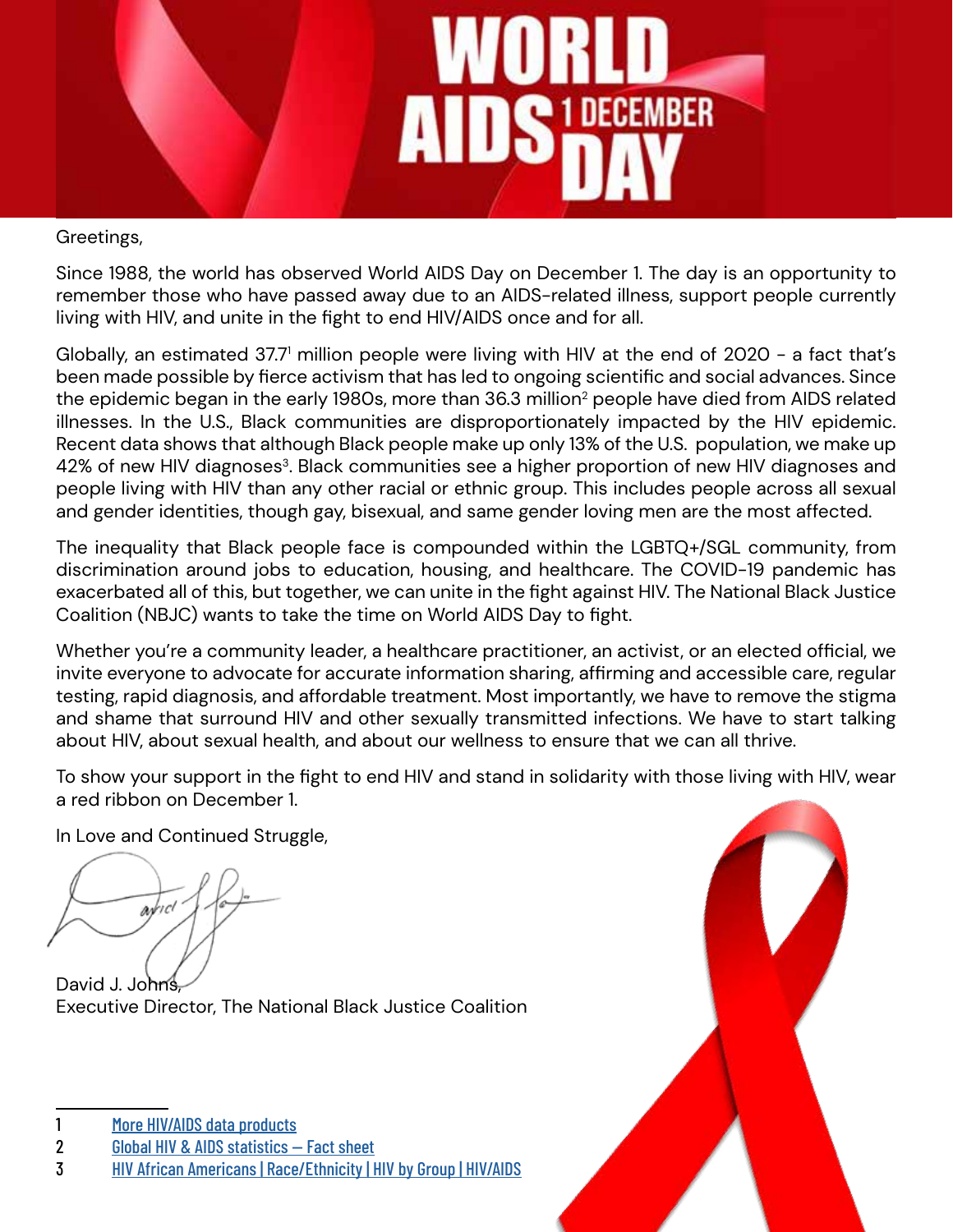# **HIV IN THE BLACK COMMUNITY**

1. In 2018, Black people accounted for 13% of the US population but 42% (16,002) of the 37,968 new HIV diagnoses in the United States and dependent areas. This is a 1% decrease from 20174.



- 2. Black people account for a higher proportion of new HIV diagnoses and people living with HIV, compared to other races/ethnicities<sup>5</sup>.
- 3. 1 in 7 Black people with HIV are unaware they have HIV. People who do not know they have HIV cannot take advantage of HIV care and treatment and may unknowingly pass HIV to others<sup>6</sup>.
- 4. An estimated 482,900 Black people were living with HIV at the end of 2018<sup>7</sup> . Of those, an estimated 85% were aware of their infection.
- 5. Limited access to quality health care, lower-income and educational levels, and higher rates of unemployment and incarceration may place some Black people at higher risk for HIV.
- 6. HIV can only be transmitted through an exchange of body fluids. It cannot be spread through physical contact unless you have an open wound which comes into contact with the body fluids (semen, vaginal fluids, breast milk, blood or pre-ejaculatory fluids) of an HIV-positive person.
- 7. Stigma, discrimination, and homophobia put those at risk for HIV in Black America at risk for many health issues and may impede their ability to access quality health care, which serves as another barrier to eradicate HIV in Black America.

Compared to all people with HIV, Black/African American people have lower viral suppression rates. More work is needed to increase these rates. For every 100 Black/African American people with HIV in 2018:



```
For comparison, for every 100 people overall with HIV,
65 received some HIV care, 50 were retained in care, and 56 were virally suppressed.
```
At NBJC, we are dedicated to ensuring the Black community receives the advocacy, information, and support needed to make empowered decisions about their health and wellness, including sexual health. Black people are dying as a result of HIV, more than any other racial/ethnic group, and this does not have to be our reality. Conversations about prevention, treatment, and support on #WAD2021 must be focused on supporting the Black community as we take charge of our health and bodily autonomy.

4 [HIV and African American People | Race/Ethnicity | HIV by Group | HIV/AIDS](https://www.cdc.gov/hiv/group/racialethnic/africanamericans/index.html)

<sup>5</sup> [HIV and African American People | Race/Ethnicity | HIV by Group | HIV/AIDS](https://www.cdc.gov/hiv/group/racialethnic/africanamericans/index.html)

<sup>6</sup> [HIV and African American People | Race/Ethnicity | HIV by Group | HIV/AIDS](https://www.cdc.gov/hiv/group/racialethnic/africanamericans/index.html)

<sup>7</sup> [HIV and African American People | Race/Ethnicity | HIV by Group | HIV/AIDS](https://www.cdc.gov/hiv/group/racialethnic/africanamericans/index.html)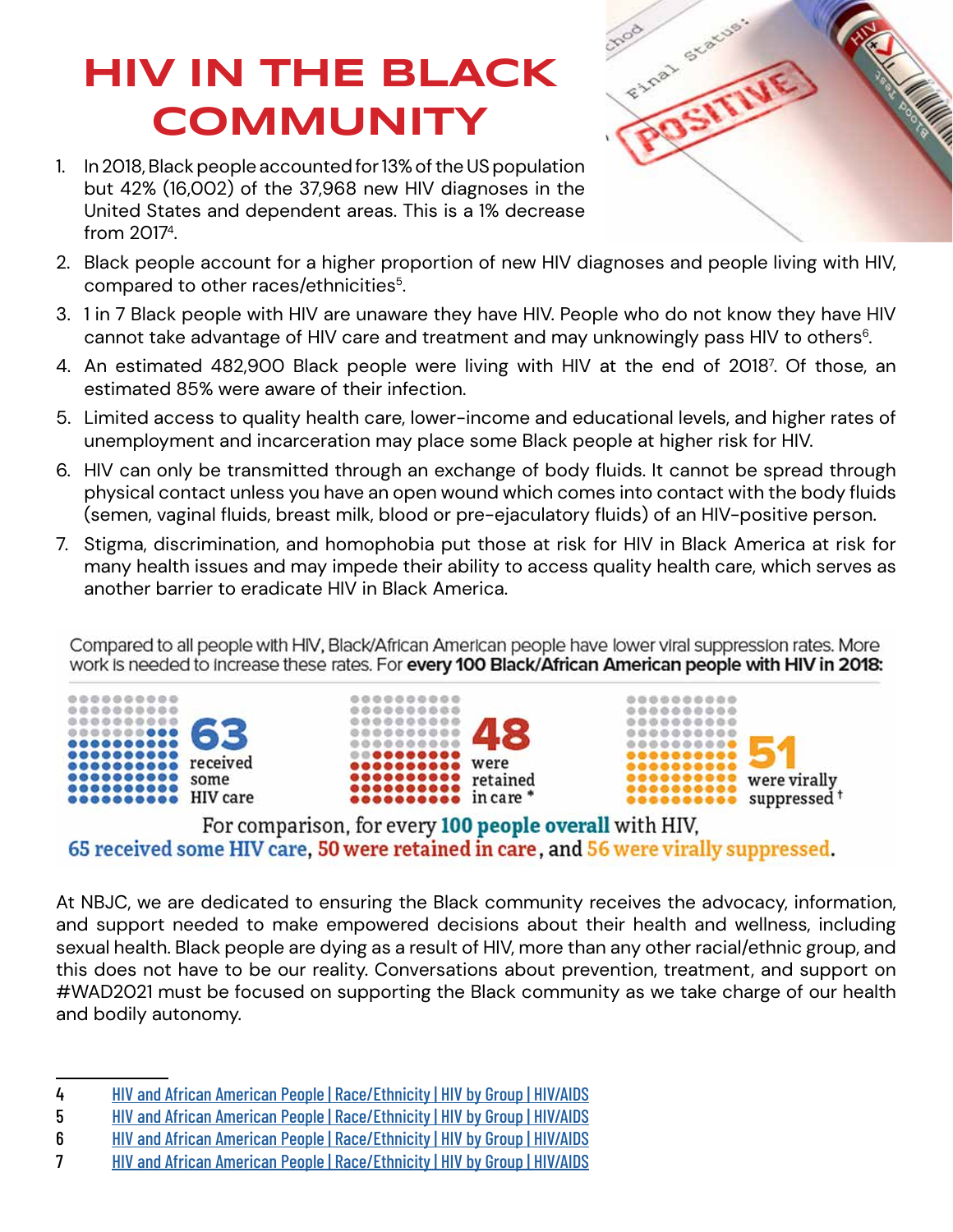# **ENGAGE**

- **1. GET TESTED & KNOW YOUR STATUS.** To end the HIV epidemic, you must know your status. Get tested regularly (every three to six months). Know the different ways you can get tested and pick the way that is most comfortable for you. To find a free testing site near you, use the testing locator at [www.nbjc.org.](http://www.nbjc.org)
	- Get a free at home HIV test with [Have Good Sex](https://www.havegoodsex.org/). If you live in the U.S. and are 17 years or older and have not ordered from the site in the past 90 days, you are eligible to request one or two HIV testing kits. If you are using PrEP or have previously tested positive for HIV you can order one or two test kits to give to others.
- **2. DECREASE** the stigma associated with getting tested. Do this by encouraging others to get tested and by knowing the facts about HIV. Feel free to ask a trusted friend to accompany you while you get tested.
- **3. HOST AWARENESS EVENTS** within your community to educate, eliminate stigma, encourage testing and support people living with HIV. During the ongoing COVID-19 pandemic, we can leverage digital platforms to have these important conversations about reducing stigma and shame, facilitate opportunities for people to get tested,and get connected to care..
- **4. BRING AWARNESS** to the importance of testing, transmission, and treatment for HIV by having conversations with friends and family.
- **5. USE DIGITAL ASSETS.** Social media is a tool that should be used to share fact-based information and to raise awareness. Use the hashtags #PACT4HIV, #WordsMatterHIV, and #MyFirstHIVTweet.
- **6. CONNECT WITH CULTURALLY COMPETENT HEALTH CARE PROVIDERS**. Talking with healthcare providers is one of many first steps to take in ending the HIV epidemic in the Black community. Connect with culturally competent health care providers on your campus or in the community to discuss HIV prevention, treatment, and support.
- **7. START TALKING. STOP HIV.** Together, we can educate ourselves and one another in ways that enable Black people to live healthier lives. It is critically important to talk about what you are doing to protect your health and wellness with your partner(s). Discussing HIV can be difficult, which is why NBJC created the [Words](https://nbjc.org/wp-content/uploads/2020/11/Words-Matter-HIV-Toolkit-2020-web.pdf) [Matter HIV Toolkit](https://nbjc.org/wp-content/uploads/2020/11/Words-Matter-HIV-Toolkit-2020-web.pdf), which includes resources to support Black people in having healthier conversations about holistic health and wellness..

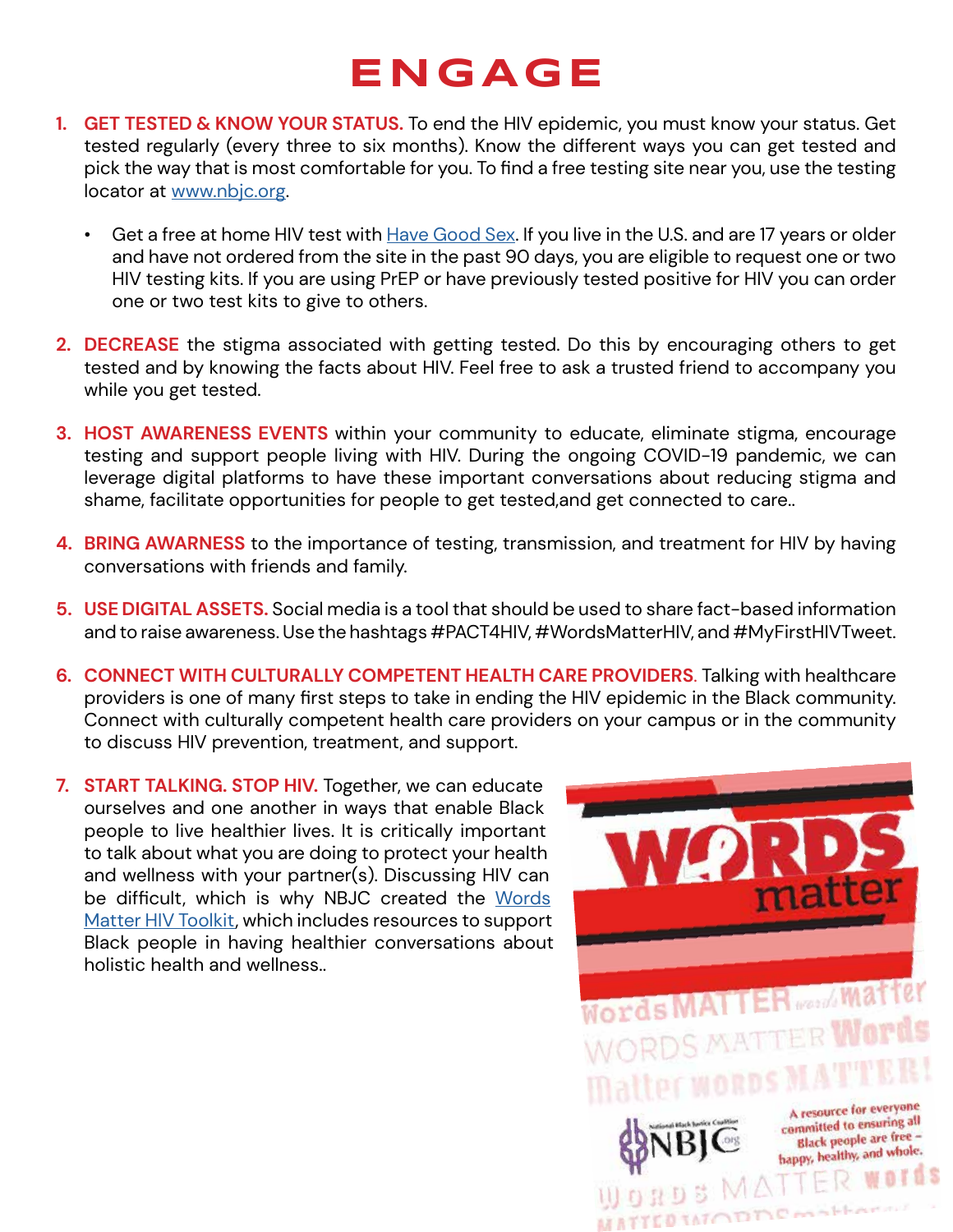### IF YOU KNOW YOU ARE HIV-NEGATIVE, CONSIDER THE FOLLOWING TO HELP KEEP YOU FROM BECOMING HIV POSITIVE.

- **1. TAKE MEDICINE TO PREVENT HIV** (pre-exposure prophylaxis, or PrEP). Use the [PrEP locator](https://preplocator.org/) to find a PrEP provider in your area. The federal government recently announced that almost all health insurers must cover PrEP at no sharing cost (for FREE). This includes not only the drug, but clinic visits and lab tests.
- **2. [USING CONDOMS THE RIGHT WAY](https://www.cdc.gov/condomeffectiveness/external-condom-use.html)** every time you have anal or vaginal sex. Use the condom locator to find condoms near you.
- **3. NEVER SHARING SYRINGES** or other equipment to inject drugs.
- **4. GETTING TESTED AND TREATED FOR OTHER SEXUALLY TRANSMITTED INFECTIONS.**



### TALK ABOUT & TAKE ADVANTAGE OF MEDICAL & SCIENTIFIC ADVANCEMENTS.

Medications such as Pre-exposure prophylaxis (or PrEP) and Post-exposure prophylaxis (or PEP) exist to aid in reducing the risk of becoming HIV positive.

Pre-exposure prophylaxis (or PrEP) reduces the risk of getting HIV from sex by 90% and reduces the risk for those who inject drugs by 70%. Using PrEP, as a part of a holistic health regimen, significantly decreases the odds of contracting HIV. Think about PrEP in the same way you think about birth control. Anyone at risk of exposure to HIV should discuss the medicine with a knowledgeable medical provider.

Post-exposure prophylaxis (or PEP) is an antiretroviral medication that must be taken within 72 hours after recent possible exposure to HIV. Think about PEP in the same way that you think about Plan B.

To obtain PrEP or PEP, contact your healthcare provider, an emergency room, or visit your local or state health department. PrEP must now be covered by almost all health insurers at no sharing cost. If eligible, the Gilead Advancing Access® co-pay coupon card may help you save on your co-pays for PrEP and PEP. For more information, visit:

**<https://www.gileadadvancingaccess.com/copay-coupon-card>**.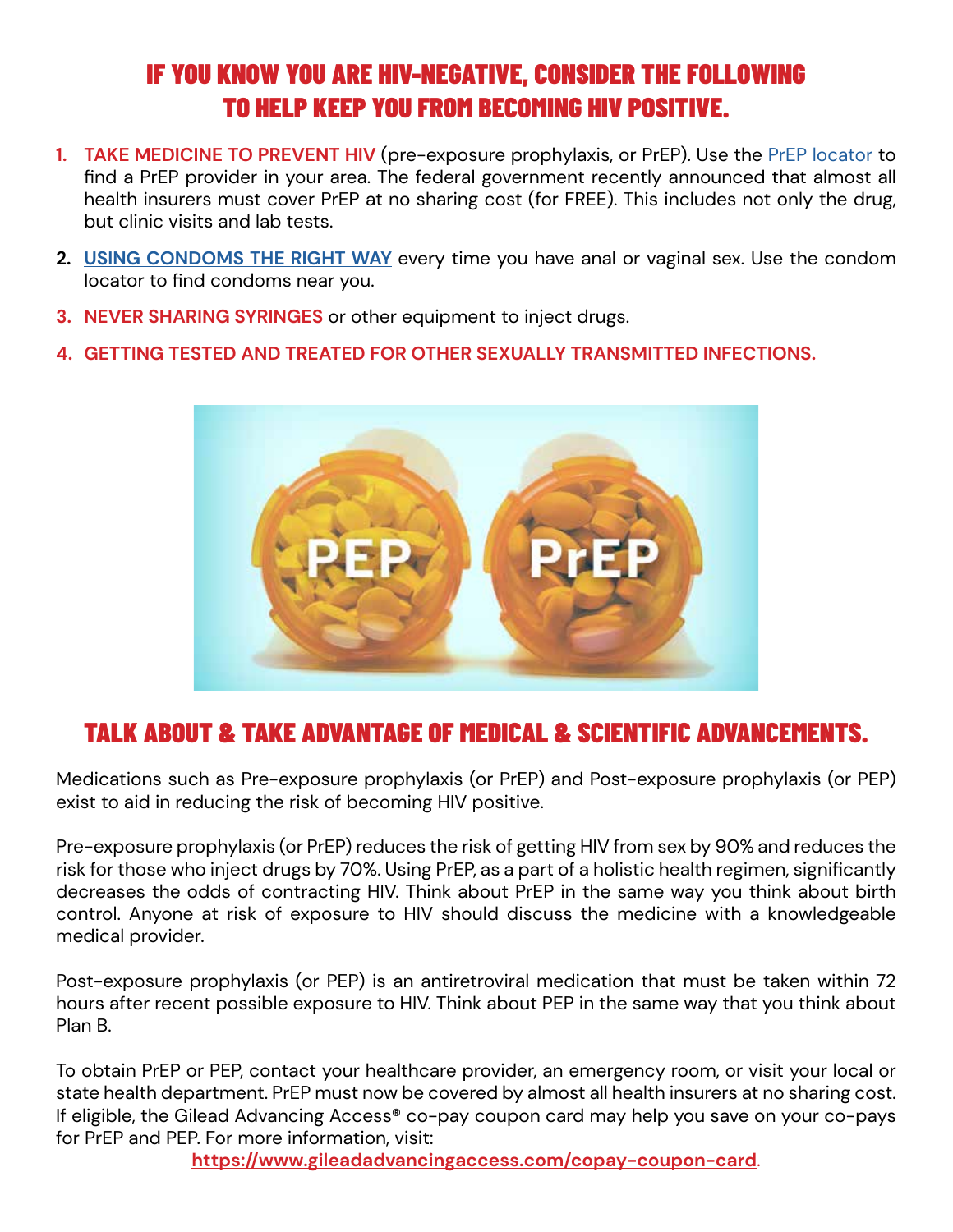# ADDITIONAL RESOURCES

[Words Matter HIV Toolkit Download](http://nbjc.org/words-matter)

[David Johns Educates Us On National Black HIV Awareness + More](https://www.youtube.com/watch?v=EveS5YiQ5FE) [NBJC Recognizes National Gay Men's HIV/AIDS Awareness Day](https://nbjc.org/wp-content/uploads/2021/09/NGMHAAD-toolkit-2021.pdf) [National Women and Girls HIV/AIDS Awareness Day Toolkit](https://nbjc.org/wp-content/uploads/2021/10/NWGHAAD-2021.pdf)



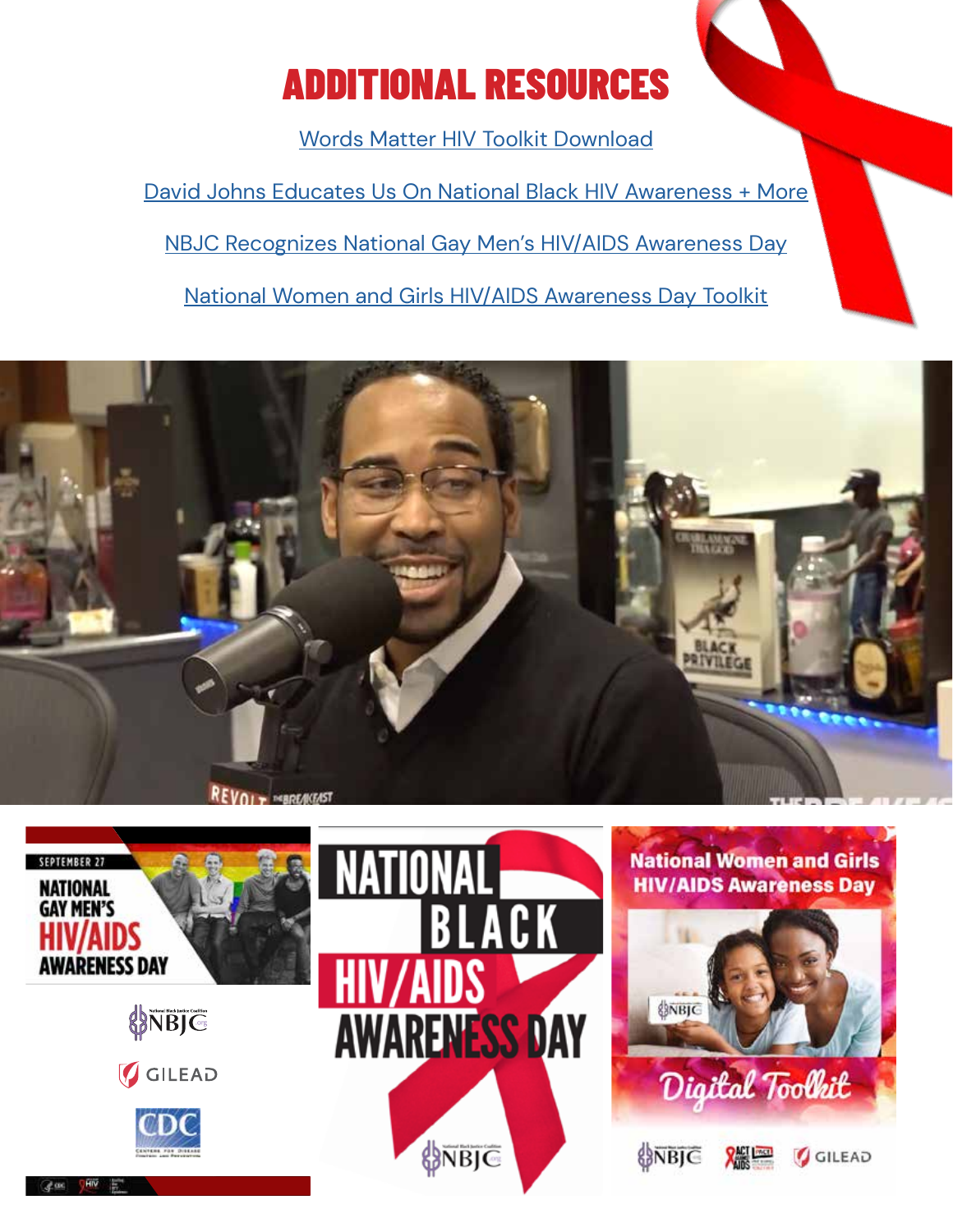### **DIGITAL SOCIAL MEDIA**

### #MyFirstHIVTweet

There are many people who engage in activism around the LGBTQ+/SGL community and racial issues but do not show up in conversations around HIV/AIDS. This is, in part, because the epidemic is not visible for them or because they lack accurate information. On World AIDS Day 2021, NBJC is excited to partner with Twitter's #CampaignsForChange x #TwitterIgnite Program to launch the #MyFirstHIVTweet campaign. Our goal is to create a virtual safe space to inspire, inform, and empower everyone to share their first HIV tweet. Join us on this day by sending a #MyFirstHIVTweet!

**Feel free to customize the content below. Please use the following hashtags when posting on social media and sharing the importance of World AIDS Day**

## **#MyFirstHIVTweet #PACT4HIV #WorldAIDSDay**

### SAMPLE TWEETS, POSTS AND CAPTIONS

- Dec 1st is World AIDS Day. Conversations about prevention, treatment, and care help us take charge of our health, which is essential to ending the HIV epidemic in Black communities. #WorldAIDSDay #PACT4HIV
- 1 in 7 Black people living with HIV do not know their status. People who do not know their status cannot take advantage of HIV care and treatment. #WorldAIDSDay #PACT4HIV
- Stigma, fear, discrimination, and homophobia place Black people at higher risk for HIV. We must combat this stigma to save the people in the Black community from the HIV epidemic.#WorldAIDSDay #PACT4HIV
- For every 100 Black people living with HIV in 2018, 51 were virally suppressed. #WorldAIDSDay #PACT4HIV
- Many people are unknowingly living with HIV. What are you doing to protect your ASSets? #WorldAIDSDay #PACT4HIV
- More Black Women and Girls are dying as a result of HIV/AIDS than any other racial/ ethnic group but it doesn't have to be this way. Ending the HIV/AIDS epidemic in Black communities begins with becoming more aware and empowered. #WorldAIDSDay #PACT4HIV
- Transgender Women in the U.S. are at a high risk for HIV, and half of transgender people diagnosed with HIV are Black. ##WorldAIDSDay #PACT4HIV
- Too many Black people are dying as a result of HIV and this does not have to be our reality. Know your status (visit www.nbjc.org to find free testing services near you or order a FREE HIV self-test here: bit.ly/3qpfBLv). #WorldAIDSDay #PACT4HIV